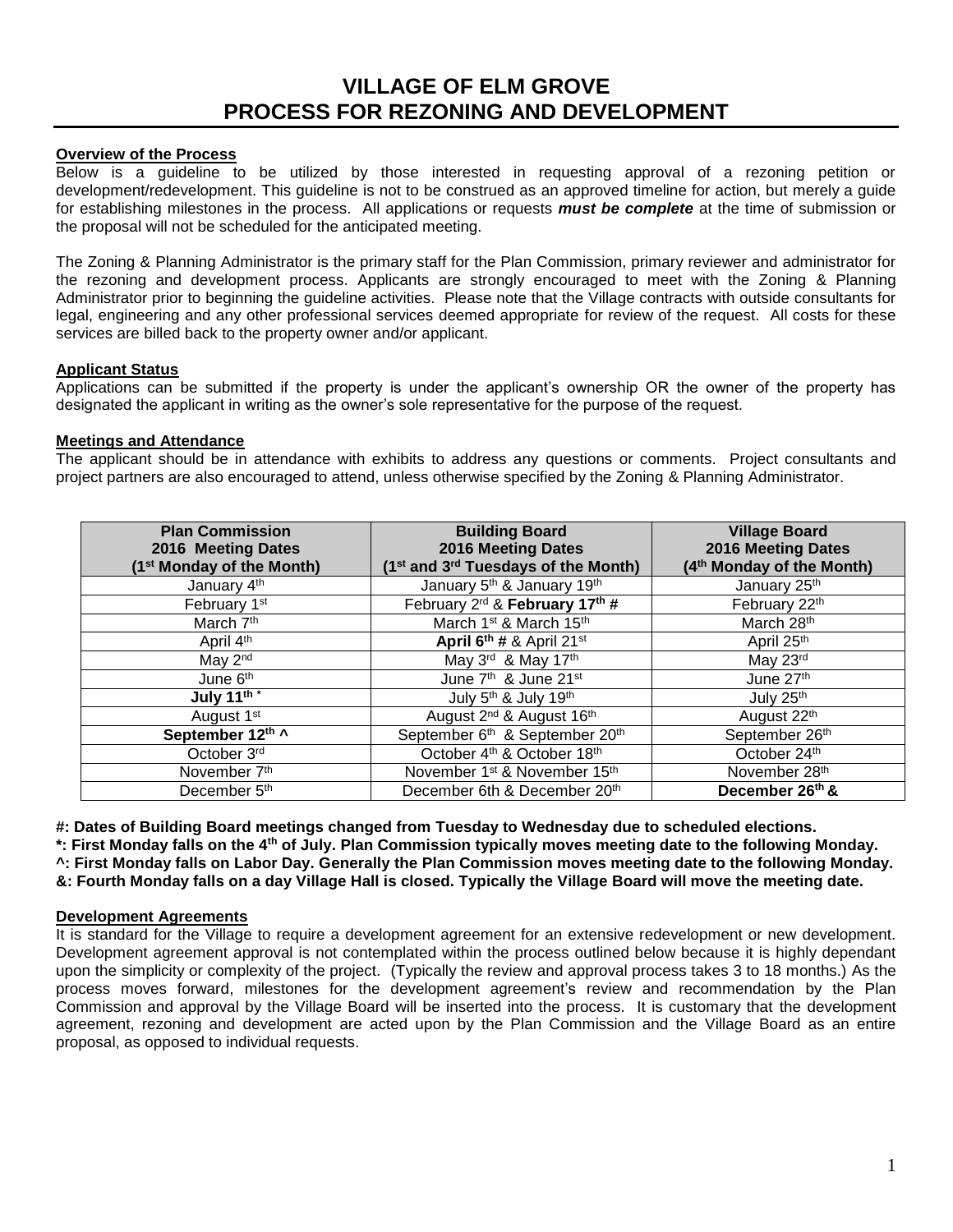# **The Process**

Please note, should any type of amendment to the Village Code of Ordinances be required, the timeline (as outlined below) would be extended by two to twelve months.

Please also note, development of structures within the floodplain requires cooperation with and approval by the Department of Natural Resources. The timeline (as outlined below) does not account for such review or approval.

1. Pre-conference with the Zoning & Planning Administrator and Village Manager

The purpose of this meeting is to allow staff to review the elevation renderings, site plan and potential project challenges. This is also an opportunity for the developer to ask staff questions regarding the application process and procedures.

2. Pre-conference with the Village President -

The purpose of this meeting is to meet with the Village President to review the proposed renderings and site plan. **Proposed date:** *(Day 1 of process)*

3. Conceptual review before the Plan Commission –

The purpose of this meeting is for the developer to present the proposal to the Commission and for the Commission to provide comments. This is not a step required by Village ordinance; however, it is strongly encouraged. Comments from the Commission and an initial reaction from the public may assist the developer in refining their formal request. None of the comments provided by the Commissioners are binding. **Submission date: Submittal materials must be received 20 business days prior to the scheduled meeting.** *(Minimum of 30 days)*

## 4. Conceptual review before the Building Board –

The purpose of this meeting is for the developer to present the architectural plans for new or exterior changes with a complete landscaping plan. This includes, but is not limited to, new buildings, building additions, building alterations, fences, decks, sheds, and signs. Comments from the Building Board may assist the developer in refining their formal request. None of the comments provided by the Board are binding.

**Submission date: Submittal materials must be received 10 business days prior to the scheduled meeting.** *(Minimum of 15 days)*

5. Formal request for applicable Comprehensive Plan amendment, rezoning and development submitted to the Board of Trustees –

The zoning code requires that the Board of Trustees formally receive all requests for rezoning (and accompanying development proposal) and then forward the requests to the Plan Commission for review. State law requires that all redevelopment adhere to the future plans of the Village, as outlined in the Comprehensive Plan. If appropriate, the Comprehensive Plan may be amended.

#### **Submission date: Submittal materials must be received 20 business days prior to the scheduled meeting.** *(Minimum of 30 days)*

#### 6. Formal petition review by the Plan Commission –

The Plan Commission reviews the request and may provide a recommendation to the Village Board with respect to the rezoning, Comprehensive Plan amendment and development. The Commission may request modifications or additional information requiring the developer to return to the Commission with the information requested. Should a recommendation be provided, a public hearing will be scheduled and noticed accordingly. *(Minimum of 60 days)*

### 7. Formal petition review by the Building Board –

The Building Board reviews the request and may provide a recommendation to the Plan Commission with respect to the architectural and landscaping components of the development. The Board may request modifications or additional information requiring the developer to return to the Building Board with the information requested. \* The second review is to be determined by the Zoning & Planning Administrator.

#### **Submission date: Submittal materials must be received 10 business days prior to the scheduled meeting.** *(Minimum of 15 days)*

#### 8. Second review of the request by the Plan Commission –

At a minimum, developments take at least two Commission meetings to review and provide a recommendation on a request. To move forward with publication for the public hearing the Commission is required to provide a recommendation to the Village Board.

**Submission date: Submittal materials must be received 20 business days prior to the scheduled meeting.** *(Minimum 30 days)*